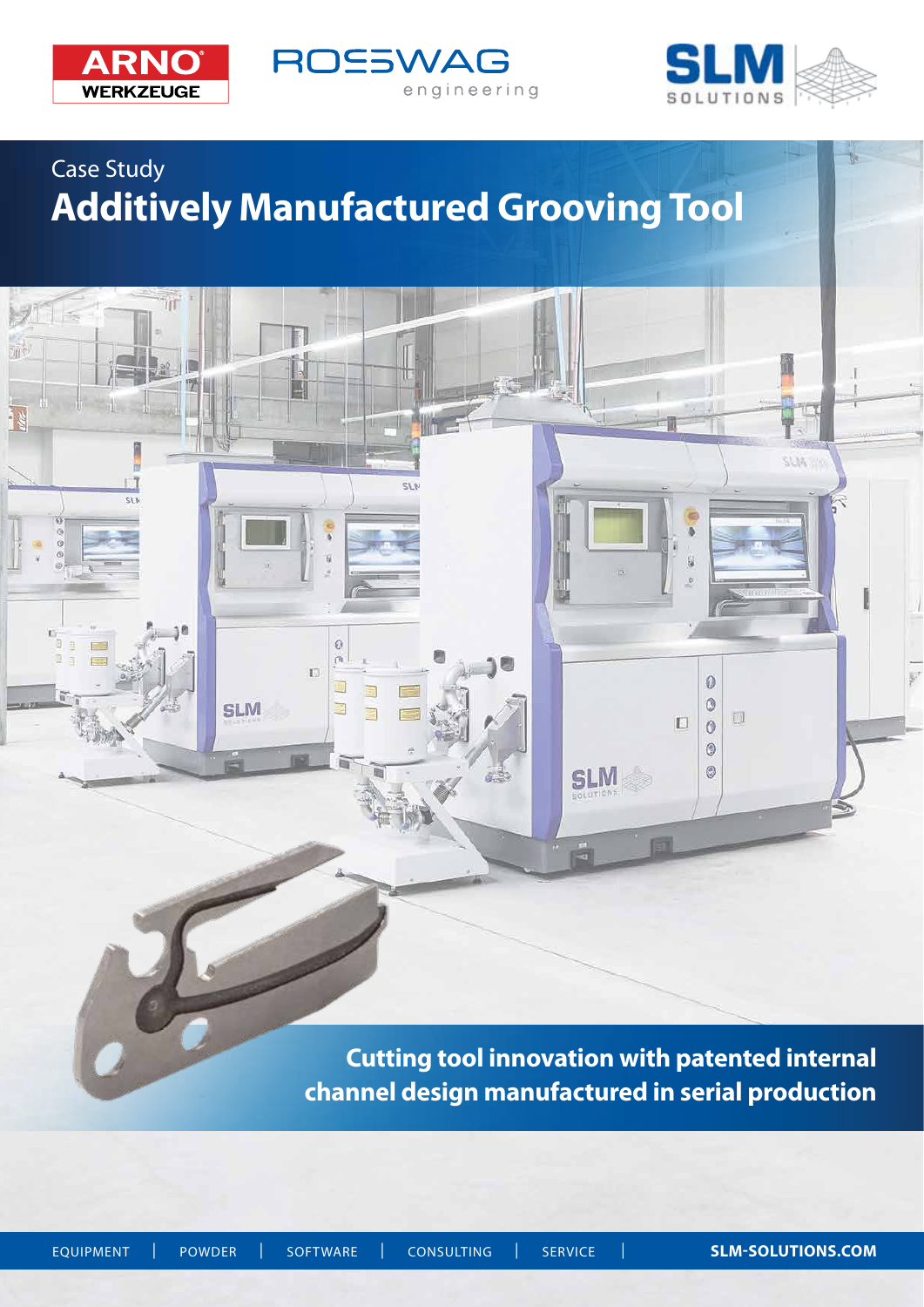# **3D-Printing Success Story**

# **INCREASED TOOL LIFE AND PROCESS SECURITY**

**through optimized coolant supply**



#### **Part Data**

| <b>Designation:</b>     | <b>Additiv Manufactured Grooving Tool</b> |
|-------------------------|-------------------------------------------|
|                         |                                           |
| Industry:               | <b>Machining Industry</b>                 |
|                         |                                           |
| <b>Material:</b>        | 1.2709                                    |
|                         |                                           |
| <b>Layer Thickness:</b> | $50 \mu m$                                |
|                         |                                           |
| <b>Build Time:</b>      | 1d 12h 12min (full load, 154 pieces)      |
|                         |                                           |
| Machine:                | SLM®280 Twin                              |
|                         |                                           |

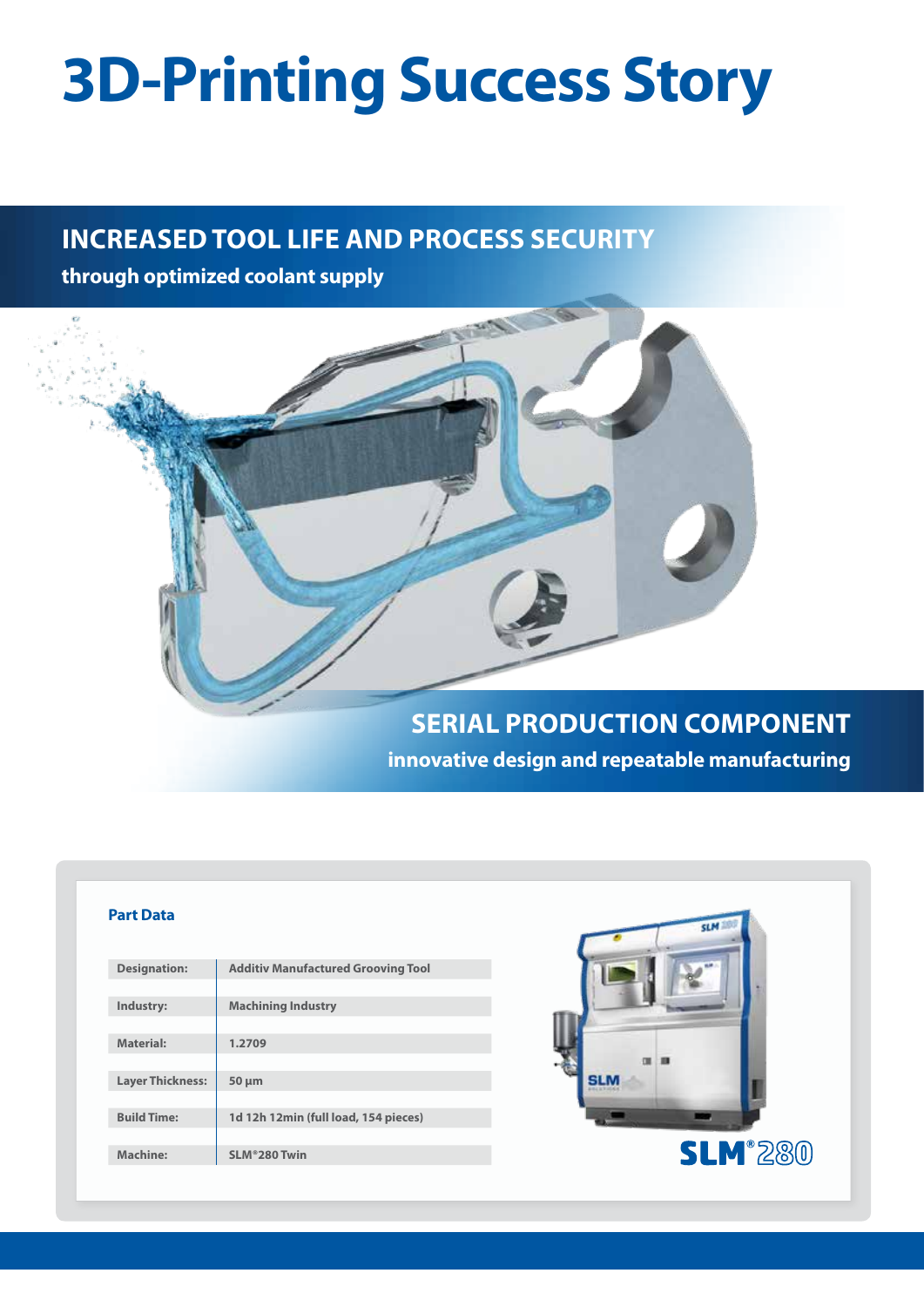## **Current Situation**

#### **ARNO Werkzeuge: Modern cutting**

ARNO Werkzeuge develops tool systems used for holding cutting tool inserts. Material can be saved in grooving operations by reducing groove width, provided process reliability and tool life remain the same. To achieve this, the tool system, especially the overhang length, must be as short and therefore as rigid as possible. The cooling system must also function smoothly to remove

chips despite the narrow groove and to reduce thermal stresses. To manufacture a targeted cooling lubricant supply to the cutting insert, internal flow-optimized, nozzle-shaped channel structures are necessary with the required accuracies, diameter ranges and outlet nozzles.

## **Innovations with Selective Laser Melting**

#### **SLM® experts enable new designs for optimzed performance**

ARNO patented the "coolant under the swarf" cooling system on their ACS1 to guide coolant directly along the insert seat and into the cutting zone for efficient parting off, grooving and groove turning. For the ACS2 design, ARNO turned to the Additive Production department at Rosswag Engineering to achieve what could not be created by conventional methods. The additive manufacturing experts at Rosswag developed innovative internal cooling channels that, in addition to the coolant hole at the insert seat, also delivers coolant underneath the tool flank. Targeted cooling of not only the cutting area, but also from below the tool flank of the insert significanly increases tool life, on average 300% compared to recess turning without the targeted ACS design, thanks to reduced tool wear.

The flow-optimized design of the internal channels, patented by Rosswag Engineering (ACS4 version), ensures an improved coolant supply compared to punctual cooling. The tapered coolant hole provides an injection effect and the triangular shape of the hole



With the ACS2, cutting areas and tool flanks are cooled



Fig.  $2^1$ Triangular hole delivers coolant to the tool flank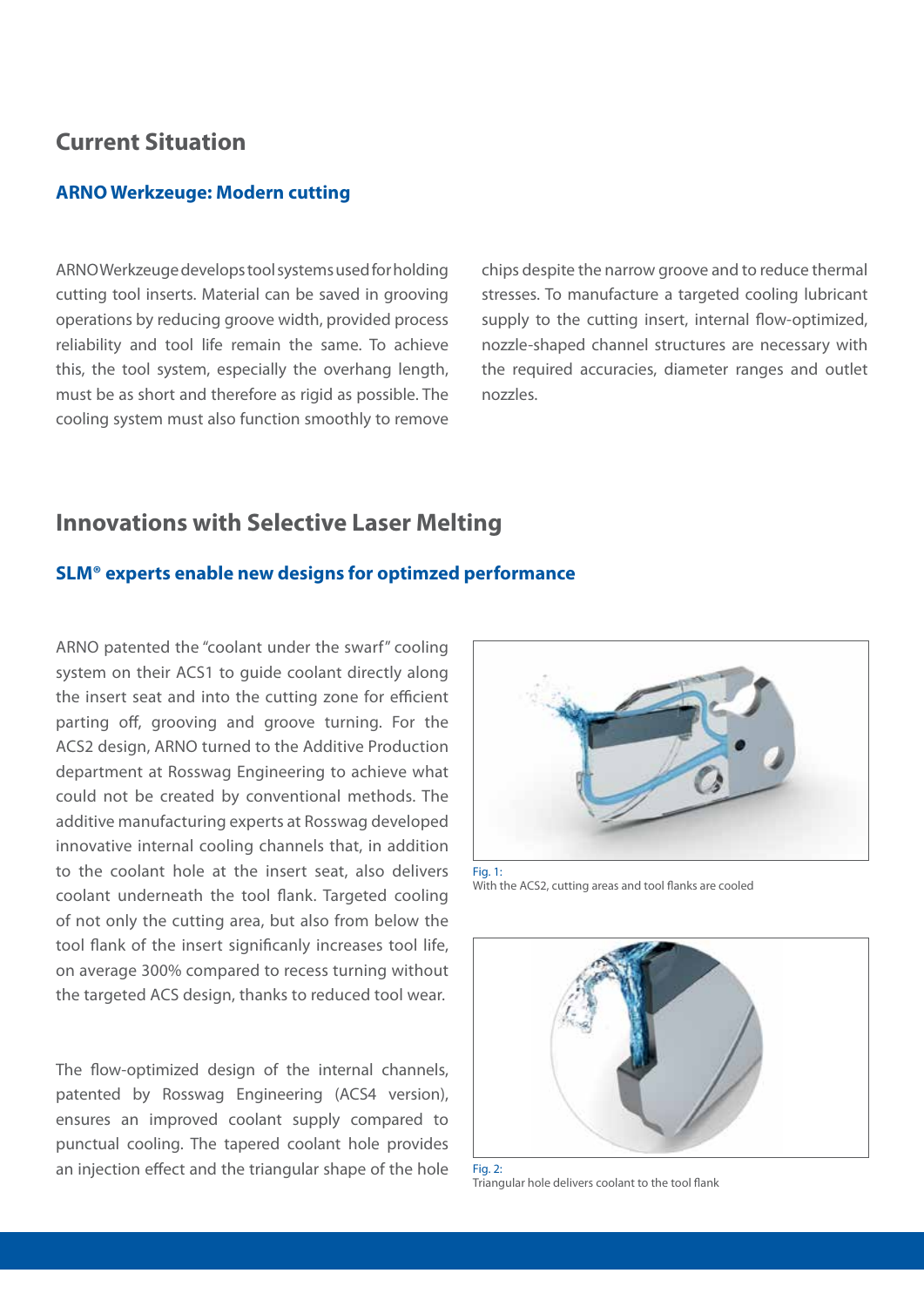provides cooling of the complete edge. This counteracts the thermal expansion of the cutting tool to reduce local overheating. Not only is the service life of the tool increased as the result of the design optimized by Rosswag, but the quantity of coolant used in comparison to flooding is reduced due to the targeted supply. In the grooving process, the targeted and optimized coolant supply also supports small chips, leading to a reduction of process interference from as chip jams in the groove.

The internal channels and their tapered structures, produced with the required accuracies, diameter ranges and with a triangular outlet nozzle can only be manufactured using the SLM® technology. The 30mm x 60mm x 3mm component is manufactured on the SLM®280 at Rosswag GmbH, an exclusive partner of SLM Solutions. "The SLM® machine achieves unique added value, above all with regard to the cost-effectiveness and functionality of cutting tools," stated Gregor Graf, Head of Engineering at Rosswag Engineering. With their established history in metalworking and process development, Rosswag was able to combine design services with a manufacturing facility featuring three SLM®280 machines to exclusively produce the ACS2 model in serial production - printing thousands of parts each year to be sold from stock by ARNO. To further advance the innovative solutions they provide to customers, ARNO and Rosswag have already developed the next ACS4 prototype model featuring four coolant holes for cooling of the complete insert. In addition to the main channel and hole to cool the tool flank, an additional channel with holes on either side of the insert ensures effective cooling of the cutting tool from all sides, a design patented by Rosswag Engineering.



ACS4 Arno Cooling System (ACS4) with four outlet nozzles

#### **Rosswag GmbH**

With over 200 employees, Rosswag GmbH is a family-run company and one of the world's leading providers of open die forging products up to 4.5 t unit weight and manufactured within the company using an integrated process chain. Their in-depth knowledge of production and testing processes is reflected through high quality end products used under great loads in the aerospace industry or power engineering sector.

The Rosswag Engineering division, established in 2014, supplements the product portfolio with engineering services and innovative production processes. The integration of the selective laser melting additive manufacturing process enables the production of function-optimized, metallic parts. Material science and material technology expertise acquired over decades, together with the integrated, company-internal process chain, forms the basis for developing and expanding the future-oriented sector. The integrated Additive Production department expanded in 2017 to include company-internal metal powder manufacturing for material development.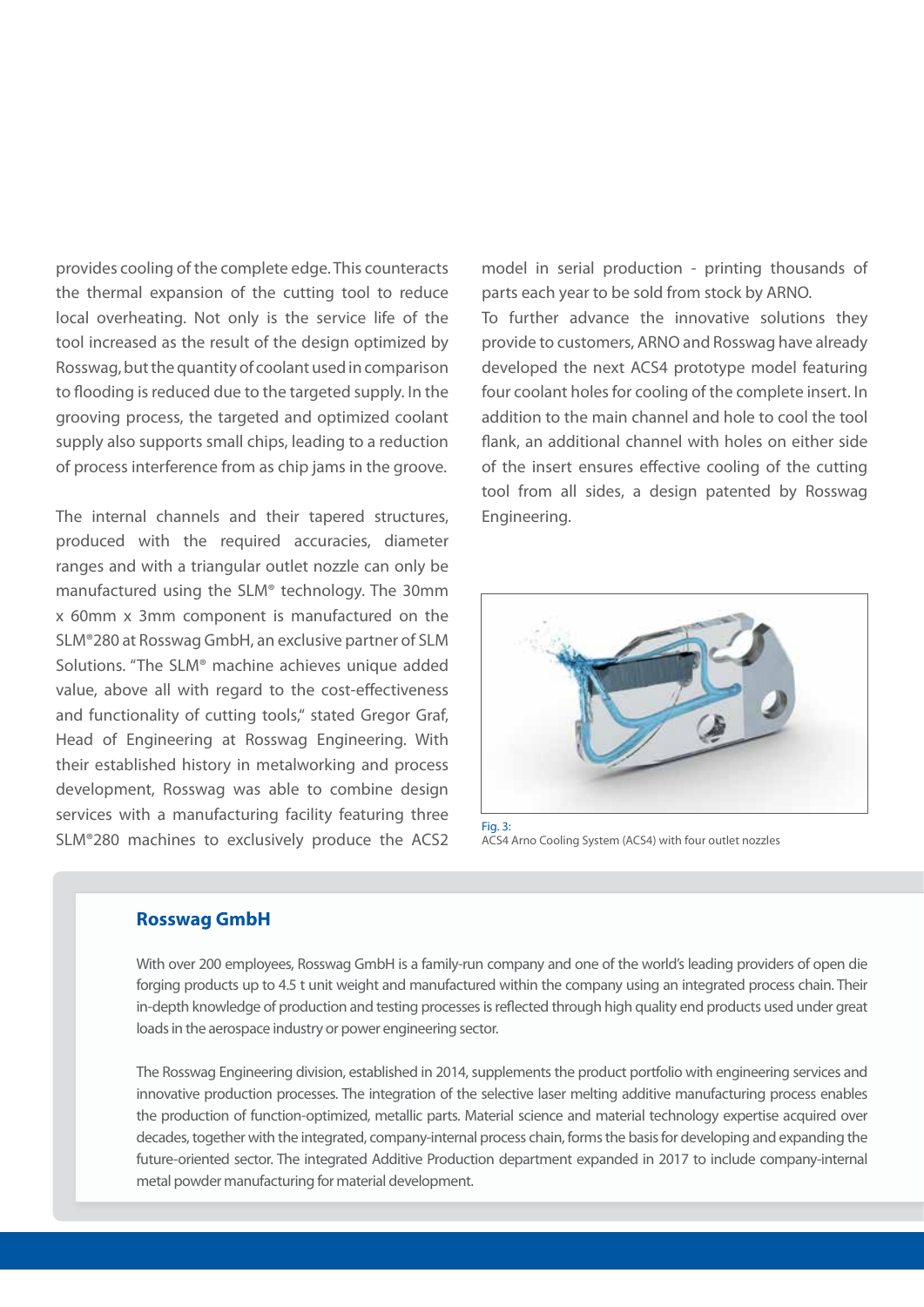

# **Summary**

### **Additively manufactured grooving tool**

- **Flow-optimized coolant hole geometry produced** with selective laser melting
- Improved chip removal and increased process security due to optimized coolant supply
- **300% service life increase of cutting tools through** innovative design with integrated internal features
- **Manufactured in serial production at Rosswag** Engineering using SLM® technology and available from as an end-use product from ARNO Werkzeuge



Fig. 4:

Grooving tool complete (left) and cut in half displaying internal channels to deliver coolant to the tooling insert

#### **ARNO-Werkzeugbau**

ARNO-Werkzeugbau is a manufacturer of high-quality cutting tools for turning, grooving, drilling and milling. The company's many years of experience in the sector of cutting technology, coupled with constant further development of existing tools – with simultaneous research into new materials – enables ARNO to present outstanding tools year after year. New materials require research and development as do the requirements for constantly increasing processing speeds. There is a need to improve and develop modular tool systems that can resist the forces present on cutting plates and tool holders.

The use of "ARNO grooving modules" with the ARNO Cooling System (ACS) helps to reduce the on-going tool costs in the cutting process through an optimized coolant supply and to ensure a reliable cutting process.